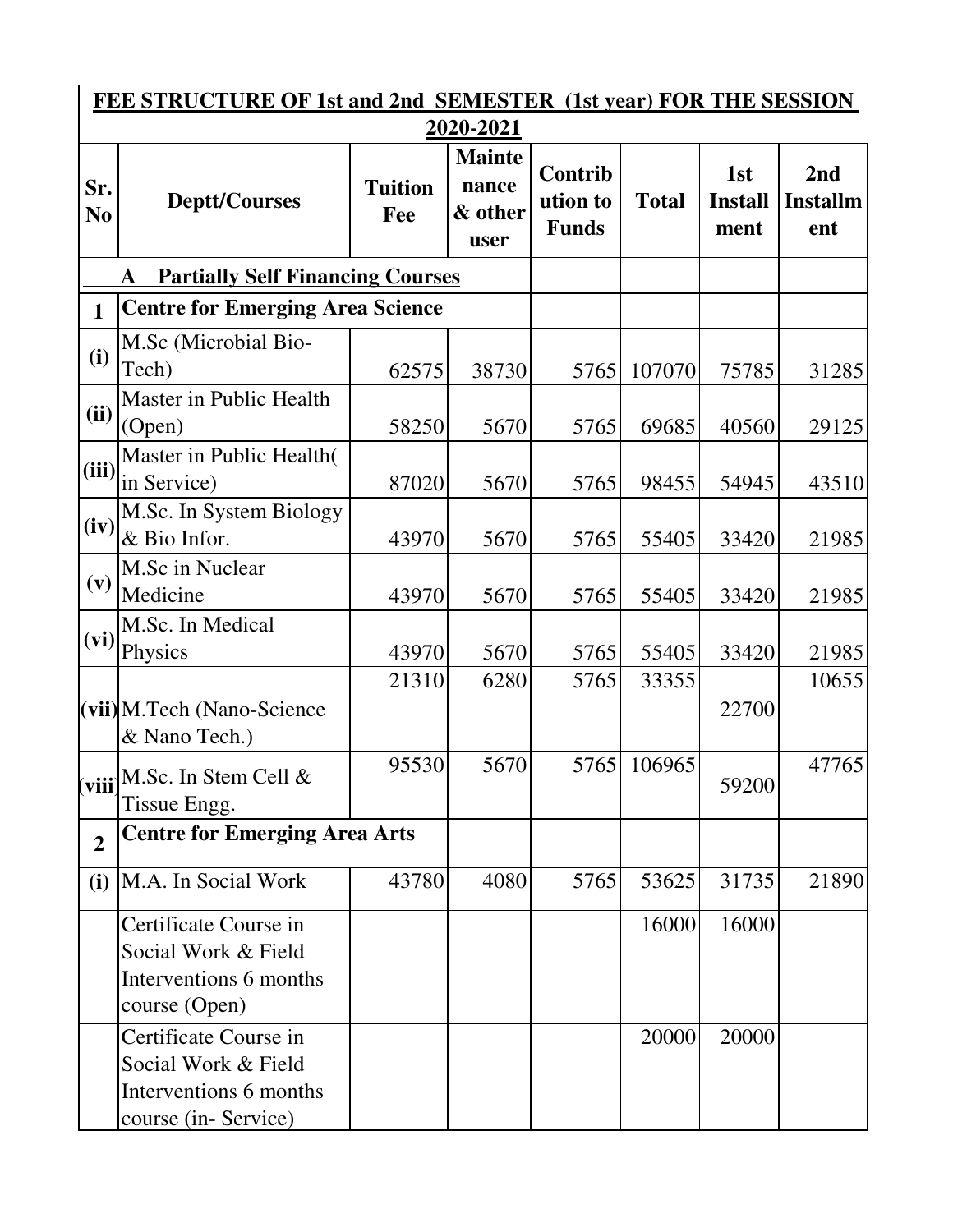|                         | $(ii)$ M.A. in Police Admn                          | 30580 | 2580  | 5765 | 38925  | 23635 | 15290 |
|-------------------------|-----------------------------------------------------|-------|-------|------|--------|-------|-------|
|                         | (Open)                                              |       |       |      |        |       |       |
|                         | M.A. in Police Admn (in                             |       |       |      |        |       |       |
| (iii)                   | Service)                                            | 43710 | 4080  | 5765 | 53555  | 31700 | 21855 |
|                         | M.A. in Human Rights                                |       |       |      |        |       |       |
| (iv)                    | and Duties                                          | 30580 | 2580  | 5765 | 38925  | 23635 | 15290 |
| $\overline{\mathbf{3}}$ | <b>Computer Science &amp; Applications</b>          |       |       |      |        |       |       |
|                         | MCA(Evening)                                        | 87720 | 11480 | 5765 | 104965 | 61105 | 43860 |
| 4                       | Dr. S.S. B. Uni. Instt. Of chem Engg & tech         |       |       |      |        |       |       |
|                         | BE (Chem.) with MBA                                 |       |       |      |        |       |       |
|                         | 5 yr Int. Course                                    | 94070 | 4610  | 5765 | 104445 | 57410 | 47035 |
| 5                       | <b>Physics</b>                                      |       |       |      |        |       |       |
|                         | B.Sc(HS) in Physics $\&$                            | 45400 | 16160 | 4765 | 66325  | 43625 | 22700 |
|                         | Elec.                                               |       |       |      |        |       |       |
|                         | M.Sc. (HS) in Phy $\&$                              | 60420 | 21410 | 4765 | 86595  | 56385 | 30210 |
|                         | Elec.                                               |       |       |      |        |       |       |
| 6                       | English                                             |       |       |      |        |       |       |
|                         | <b>English Proficiency Course</b>                   |       |       |      | 15100  |       |       |
| 7                       | <b>Community Edu. &amp; Disability Studies.</b>     |       |       |      |        |       |       |
|                         | i) MA in Community                                  |       |       |      |        |       |       |
|                         | Edu.                                                | 22840 | 2580  | 4265 | 29685  | 18265 | 11420 |
|                         | ii) B.Ed Special Edu. In                            |       |       |      |        |       |       |
|                         | learning Disability.                                | 30580 | 2580  | 5765 | 38925  | 23635 | 15290 |
|                         | iii) M.Ed Special Edu. In                           |       |       |      |        |       |       |
|                         | Learning Disability.                                | 33100 | 2580  | 5765 | 41445  | 24895 | 16550 |
| 8                       | <b>Centre for Defence &amp; National Securities</b> |       |       |      |        |       |       |
|                         | One year Post Graduate                              | 28765 | 2580  | 5825 | 37170  | 22788 | 14383 |
|                         | Dip. In Disaster Mgt. &                             |       |       |      |        |       |       |
|                         | Sec.                                                |       |       |      |        |       |       |
|                         | 3 Months executive                                  |       |       |      | 15100  | 15100 |       |
|                         | certificate course in Dis.                          |       |       |      |        |       |       |
|                         | Mgt. & Sec.                                         |       |       |      |        |       |       |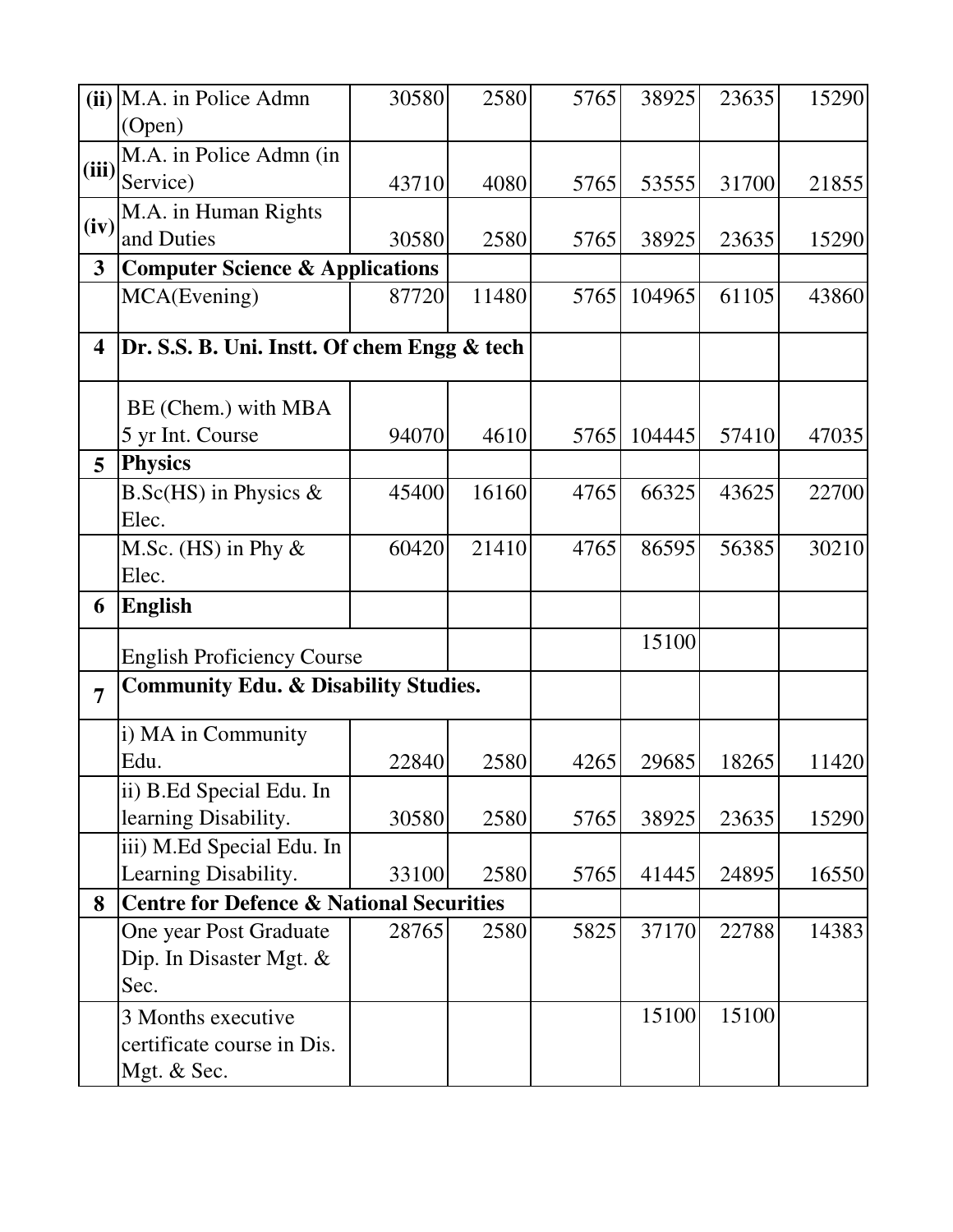|                  | One year post graduate                                             | 16865  | 2380 | 5825 | 25070  | 16638  | 8433   |
|------------------|--------------------------------------------------------------------|--------|------|------|--------|--------|--------|
|                  | Dip. In Home Land                                                  |        |      |      |        |        |        |
|                  | Security                                                           |        |      |      |        |        |        |
|                  | M.Phil                                                             | 14025  | 2380 | 4265 | 20670  | 13658  | 7013   |
| $\boldsymbol{9}$ | <b>INSTITUTE OF FORESIC SCEINCE &amp; CRIMNOLOGY</b>               |        |      |      |        |        |        |
|                  | M.Sc.(FSC) (Open)                                                  | 72690  | 5670 | 4765 | 83125  | 46780  | 36345  |
|                  | M.Sc.(FSC) (In Service)                                            | 87080  | 5670 | 4765 | 97515  | 53975  | 43540  |
| 10               | <b>School of Communication Studies</b>                             |        |      |      |        |        |        |
|                  | PG Dip. In Advertising                                             |        |      |      |        |        |        |
|                  | & Public Relations                                                 | 28725  | 2580 | 5765 | 37070  | 22708  | 14363  |
|                  | PG Dip. In Radio                                                   |        |      |      |        |        |        |
|                  | Production                                                         | 31725  | 2580 | 5765 | 40070  | 24208  | 15863  |
|                  | PG Dip. In Journalism                                              | 31725  | 2580 | 5765 | 40070  | 24208  | 15863  |
| 11               | UNIVERSITY INSTITUTE OF APPLIED MANAGEMENT SCIENCES                |        |      |      |        |        |        |
|                  | MBA (All streams)                                                  | 239640 | 1580 | 4855 | 246075 | 126255 | 119820 |
| 12               | UNIVERSITY INSTITUE OF PHARMACEUTICAL SCEINCES                     |        |      |      |        |        |        |
|                  | i)M.Pharm in Quality<br>Assurance).                                | 152140 | 7305 | 5725 | 165170 | 89100  | 76070  |
|                  | ii) M.Pharma<br>(Pharmaceutical                                    | 152140 | 7305 | 5725 | 165170 | 89100  | 76070  |
| 13               | UNIVERSITY INSTITUTE OF HOTEL & TOURISM MANAGEMENT                 |        |      |      |        |        |        |
| (i)              | B.Sc. In Hospitality $\&$<br>Hotel Mgt                             | 72700  | 6450 | 5765 | 84915  | 48565  | 36350  |
|                  | $(ii)$ B.Sc. In Tourism Mgt                                        | 44030  | 6450 | 5765 | 56245  | 34230  | 22015  |
|                  | M.Sc in Tourism &<br>(iii) Travel Management<br>$(MTTM) - I$       | 50860  | 6450 | 5765 | 63075  | 37645  | 25430  |
| (iv)             | M.Sc in Hospitality<br>Management & Catering<br>Technology (MHMCT) | 71860  | 6450 | 5765 | 84075  | 48145  | 35930  |
| 14               | UNIVERSITY INSTITUTE OF FASHION TECHNOLOGY                         |        |      |      |        |        |        |
| (i)              | B.Sc. In Fashion & Life<br>Style Tech.                             | 72700  | 6450 | 5765 | 84915  | 48565  | 36350  |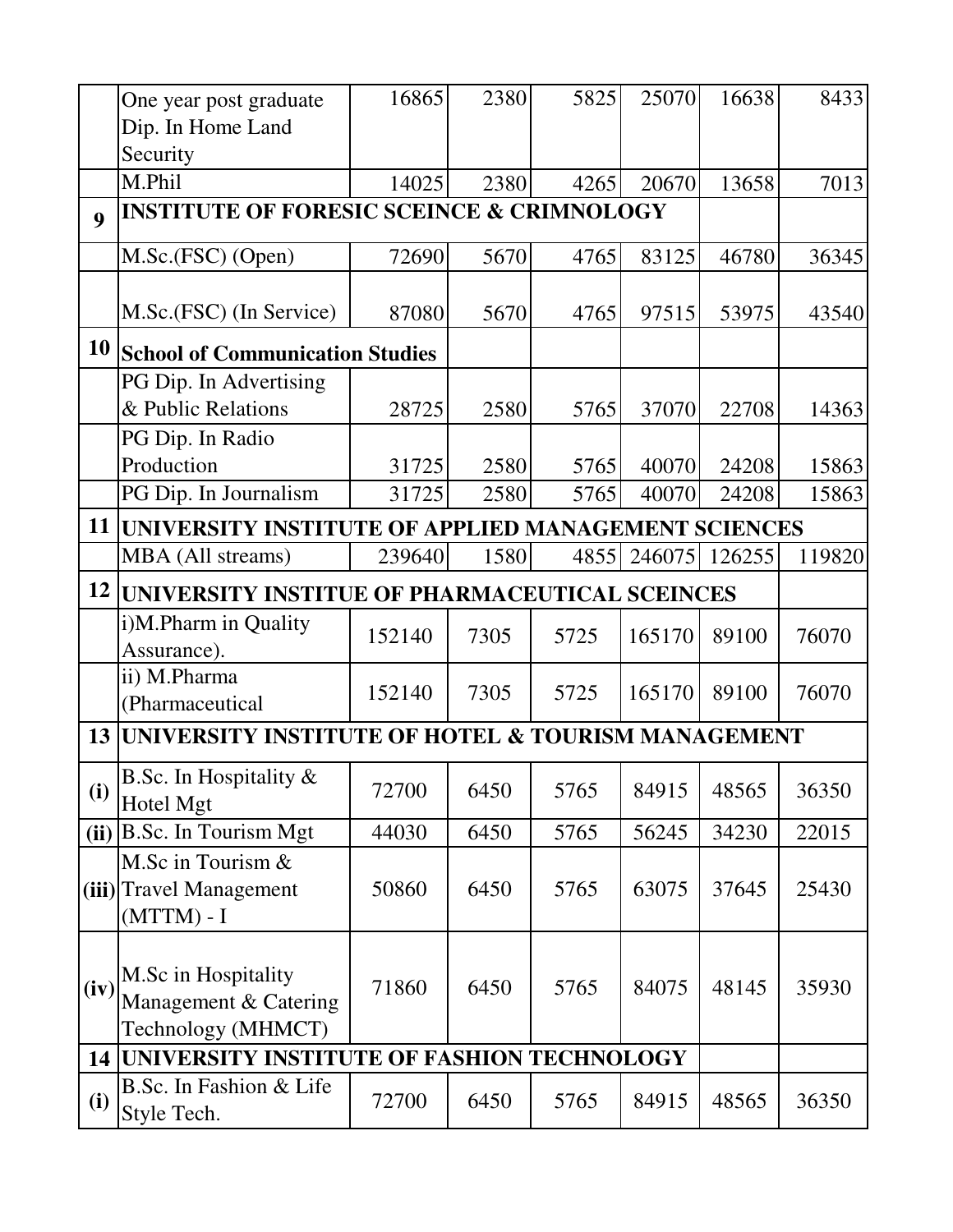| (ii)  | M.Sc. In Fashion & Life<br>Style Tech.                                  | 114640 | 5670  | 5765  | 126075      | 68755  | 57320 |
|-------|-------------------------------------------------------------------------|--------|-------|-------|-------------|--------|-------|
| 15    | <b>SSGPURC Hoshiarpur</b>                                               |        |       |       |             |        |       |
| (i)   | Master in Computer<br>Applications(MCA)                                 | 87720  | 11480 | 5765  | 104965      | 61105  | 43860 |
|       | $(ii)$ B.E Courses                                                      | 76800  | 16730 | 5765  | 99295       | 60895  | 38400 |
|       | $(iii)$ LL.B (3 Yrs Course)                                             | 28240  | 4080  | 15845 | 48165       | 34045  | 14120 |
| (iv)  | B.A., LL.B (5 Yrs Integ.<br>Course)                                     | 74060  | 5490  | 9145  | 88695       | 51665  | 37030 |
|       | $(v)$ PG Diploma in Computer<br>Applications                            | 23425  | 2580  | 5765  | 31770       | 31770  |       |
| 16    | <b>PURC LUDHIANA</b>                                                    |        |       |       |             |        |       |
| (i)   | <b>MBA</b>                                                              | 193480 | 1580  | 4855  | 199915      | 103175 | 96740 |
| (ii)  | $LL.B$ (3 yrs course)                                                   | 28240  | 4080  | 15845 | 48165       | 34045  | 14120 |
| (iii) | B.A., LL.B(5 yrs Integ.<br>Course)                                      | 74060  | 5490  | 9145  | 88695       | 51665  | 37030 |
| (iv)  | L.LM (One year course)                                                  | 88050  | 5490  | 9145  | 102685      | 58660  | 44025 |
| 17    | Inst. Of Edu. Tech. Vocational Education (IETVE)                        |        |       |       |             |        |       |
|       | BA/B.Ed 4 yrs Int.<br>Course B.A.(Hons.)Edu.<br><b>B.Ed Elementary,</b> | 33240  | 3110  | 5765  | 42115       | 25495  | 16620 |
| 18    | <b>UCIM</b>                                                             |        |       |       |             |        |       |
|       | M.Sc. Instrumentation                                                   | 92690  | 5670  |       | 5765 104125 | 57780  | 46345 |
| 19    | <b>Geography</b>                                                        |        |       |       |             |        |       |
|       | Master in Remote<br>Sensing & GIS                                       | 41440  | 3580  | 5765  | 50785       | 30065  | 20720 |
|       | Masters in Disaster Mgt                                                 | 43780  | 4080  | 5765  | 53625       | 31735  | 21890 |
| 20    | Psychology Post M.A. (Diploma) (One Year)                               |        |       |       |             |        |       |
|       |                                                                         | 34825  | 3580  | 5765  | 44170       | 26758  | 17413 |
|       | <b>Professional Counselling</b>                                         |        |       |       |             |        |       |
|       | & Psychotherapy and                                                     |        |       |       |             |        |       |
|       | <b>Psychological Testing</b>                                            |        |       |       |             |        |       |
| 21    | UNIVERSITY INSTITUE OF ENGINEERING &TECHNOLOGY                          |        |       |       |             |        |       |
| (i)   | <b>BE Courses</b>                                                       | 76800  | 16730 | 5765  | 99295       | 60895  | 38400 |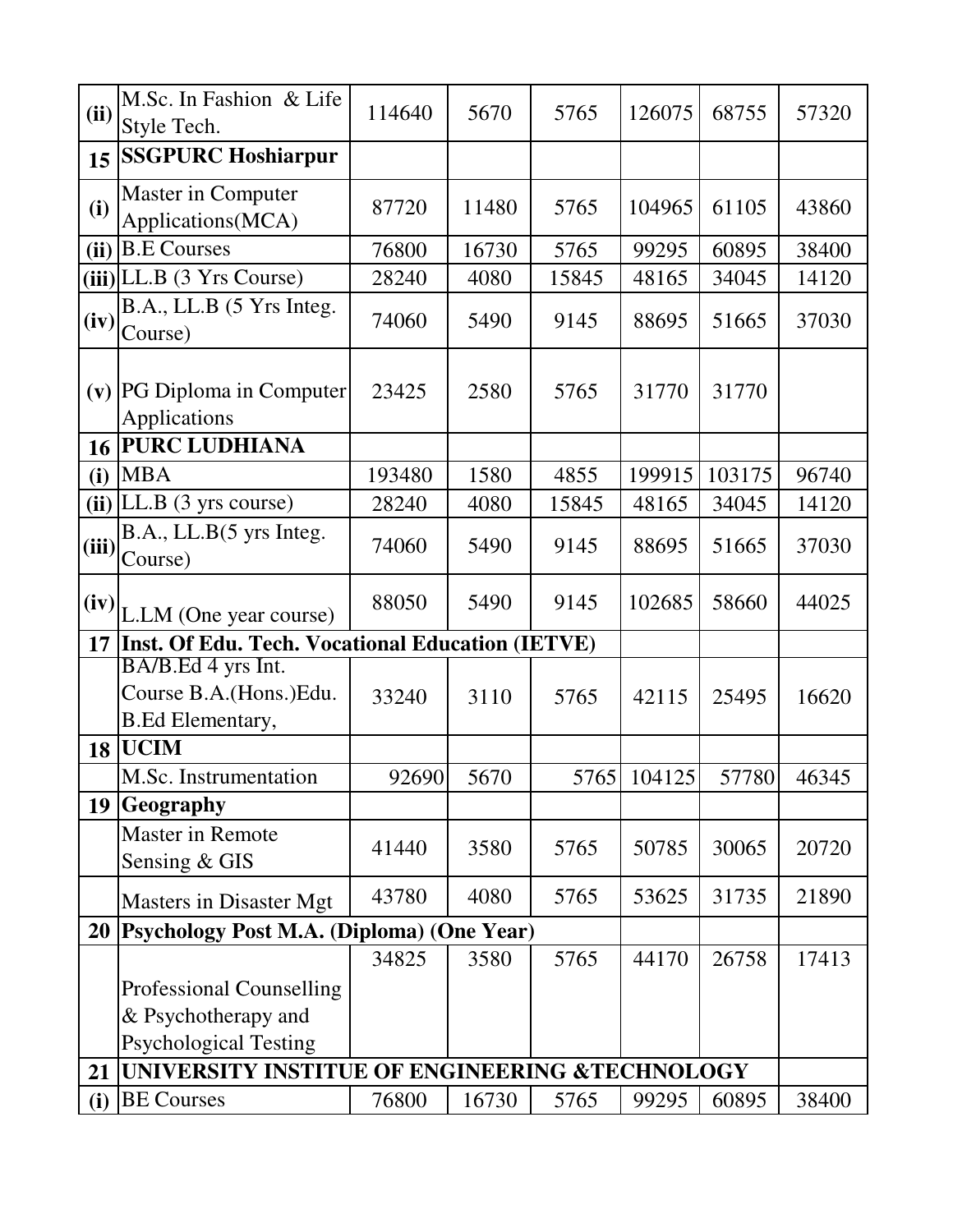| $(ii)$ Science) & M.tech<br>19530<br>6280<br>5765<br>31575<br>21810<br>9765<br>(Micro Electronics)<br>(iii) ME (UIET),<br>5765<br>19920<br>17010<br>5650<br>28425<br>8505<br>$(iv)$ M.E. Cyber Security<br>37245<br>51660<br>5650<br>5765<br>63075<br>25830<br>Dr.HARVANSH SINGH JUDGE INSTITUE OF DENTAL SCIENCE & HOSPI<br>116360<br>22220<br>5765 144345<br>(4 Years BDS Courses)<br>(MDS Course)<br>497925<br>4080<br>5765<br>507770<br>UNIVERSITY INSTITUE OF LEGAL STUDIES<br>BA/B.Com LL.B(5 yrs<br>88695<br>51665<br>74060<br>5490<br>9145<br>37030<br>Integ. Course)<br>L.LM (One/Two year<br>88050<br>102685<br>58660<br>5490<br>9145<br>44025<br>Course)<br><b>CENTRE FOR WOMEN STUDIES</b><br>Master in Governance &<br>54747<br>1442<br>4855<br>61044<br>33670<br>27374<br>Leadership<br>8000<br>Certificate Course (3<br>Months)<br>10000<br>Crash Course (4 Weeks)<br>5765<br>42500<br>33155<br>3580<br>Post Graduate Dip. In<br><b>Women Studies</b><br>UNIVERSITY BUSINESS SCHOOL<br>95230<br>4080<br>5765<br>105075<br>57460<br>47615<br><b>MBA-I</b> Entrepreneurship<br><b>MBA-for Executive</b><br>107930<br>4080<br>5765<br>117775<br>63810<br>53965<br><b>Centre for Vivekananda Studies</b><br>Certificate Course in<br>15070<br>8225<br>4265<br>2580<br>Yoga<br><b>Traditional Courses</b><br>$\bf{B}$<br>B.A./B.Com. (Evening<br>$\mathbf{1}$<br>8885<br>4480<br>2110<br>4535<br>11125<br>2240<br>$St.$ )<br>B.A./B.Com. (P.U.Rural<br>$\overline{2}$<br>Centre Kauni)<br>10565<br>4450<br>1580<br>4535<br>8340<br>2225<br>10835<br>B.Sc.(Hons)<br>3950<br>13185<br>2350<br>$3^{\circ}$<br>4700<br>4535 |      | M.tech (Material |  |  |  |
|-----------------------------------------------------------------------------------------------------------------------------------------------------------------------------------------------------------------------------------------------------------------------------------------------------------------------------------------------------------------------------------------------------------------------------------------------------------------------------------------------------------------------------------------------------------------------------------------------------------------------------------------------------------------------------------------------------------------------------------------------------------------------------------------------------------------------------------------------------------------------------------------------------------------------------------------------------------------------------------------------------------------------------------------------------------------------------------------------------------------------------------------------------------------------------------------------------------------------------------------------------------------------------------------------------------------------------------------------------------------------------------------------------------------------------------------------------------------------------------------------------------------------------------------------------------------------------------------------------------------------------------|------|------------------|--|--|--|
|                                                                                                                                                                                                                                                                                                                                                                                                                                                                                                                                                                                                                                                                                                                                                                                                                                                                                                                                                                                                                                                                                                                                                                                                                                                                                                                                                                                                                                                                                                                                                                                                                                   |      |                  |  |  |  |
|                                                                                                                                                                                                                                                                                                                                                                                                                                                                                                                                                                                                                                                                                                                                                                                                                                                                                                                                                                                                                                                                                                                                                                                                                                                                                                                                                                                                                                                                                                                                                                                                                                   |      |                  |  |  |  |
|                                                                                                                                                                                                                                                                                                                                                                                                                                                                                                                                                                                                                                                                                                                                                                                                                                                                                                                                                                                                                                                                                                                                                                                                                                                                                                                                                                                                                                                                                                                                                                                                                                   |      |                  |  |  |  |
|                                                                                                                                                                                                                                                                                                                                                                                                                                                                                                                                                                                                                                                                                                                                                                                                                                                                                                                                                                                                                                                                                                                                                                                                                                                                                                                                                                                                                                                                                                                                                                                                                                   |      |                  |  |  |  |
|                                                                                                                                                                                                                                                                                                                                                                                                                                                                                                                                                                                                                                                                                                                                                                                                                                                                                                                                                                                                                                                                                                                                                                                                                                                                                                                                                                                                                                                                                                                                                                                                                                   | 22   |                  |  |  |  |
|                                                                                                                                                                                                                                                                                                                                                                                                                                                                                                                                                                                                                                                                                                                                                                                                                                                                                                                                                                                                                                                                                                                                                                                                                                                                                                                                                                                                                                                                                                                                                                                                                                   | (i)  |                  |  |  |  |
|                                                                                                                                                                                                                                                                                                                                                                                                                                                                                                                                                                                                                                                                                                                                                                                                                                                                                                                                                                                                                                                                                                                                                                                                                                                                                                                                                                                                                                                                                                                                                                                                                                   | (ii) |                  |  |  |  |
|                                                                                                                                                                                                                                                                                                                                                                                                                                                                                                                                                                                                                                                                                                                                                                                                                                                                                                                                                                                                                                                                                                                                                                                                                                                                                                                                                                                                                                                                                                                                                                                                                                   | 23   |                  |  |  |  |
|                                                                                                                                                                                                                                                                                                                                                                                                                                                                                                                                                                                                                                                                                                                                                                                                                                                                                                                                                                                                                                                                                                                                                                                                                                                                                                                                                                                                                                                                                                                                                                                                                                   | (i)  |                  |  |  |  |
|                                                                                                                                                                                                                                                                                                                                                                                                                                                                                                                                                                                                                                                                                                                                                                                                                                                                                                                                                                                                                                                                                                                                                                                                                                                                                                                                                                                                                                                                                                                                                                                                                                   | (ii) |                  |  |  |  |
|                                                                                                                                                                                                                                                                                                                                                                                                                                                                                                                                                                                                                                                                                                                                                                                                                                                                                                                                                                                                                                                                                                                                                                                                                                                                                                                                                                                                                                                                                                                                                                                                                                   | 24   |                  |  |  |  |
|                                                                                                                                                                                                                                                                                                                                                                                                                                                                                                                                                                                                                                                                                                                                                                                                                                                                                                                                                                                                                                                                                                                                                                                                                                                                                                                                                                                                                                                                                                                                                                                                                                   |      |                  |  |  |  |
|                                                                                                                                                                                                                                                                                                                                                                                                                                                                                                                                                                                                                                                                                                                                                                                                                                                                                                                                                                                                                                                                                                                                                                                                                                                                                                                                                                                                                                                                                                                                                                                                                                   |      |                  |  |  |  |
|                                                                                                                                                                                                                                                                                                                                                                                                                                                                                                                                                                                                                                                                                                                                                                                                                                                                                                                                                                                                                                                                                                                                                                                                                                                                                                                                                                                                                                                                                                                                                                                                                                   |      |                  |  |  |  |
|                                                                                                                                                                                                                                                                                                                                                                                                                                                                                                                                                                                                                                                                                                                                                                                                                                                                                                                                                                                                                                                                                                                                                                                                                                                                                                                                                                                                                                                                                                                                                                                                                                   |      |                  |  |  |  |
|                                                                                                                                                                                                                                                                                                                                                                                                                                                                                                                                                                                                                                                                                                                                                                                                                                                                                                                                                                                                                                                                                                                                                                                                                                                                                                                                                                                                                                                                                                                                                                                                                                   | 25   |                  |  |  |  |
|                                                                                                                                                                                                                                                                                                                                                                                                                                                                                                                                                                                                                                                                                                                                                                                                                                                                                                                                                                                                                                                                                                                                                                                                                                                                                                                                                                                                                                                                                                                                                                                                                                   |      |                  |  |  |  |
|                                                                                                                                                                                                                                                                                                                                                                                                                                                                                                                                                                                                                                                                                                                                                                                                                                                                                                                                                                                                                                                                                                                                                                                                                                                                                                                                                                                                                                                                                                                                                                                                                                   |      |                  |  |  |  |
|                                                                                                                                                                                                                                                                                                                                                                                                                                                                                                                                                                                                                                                                                                                                                                                                                                                                                                                                                                                                                                                                                                                                                                                                                                                                                                                                                                                                                                                                                                                                                                                                                                   |      |                  |  |  |  |
|                                                                                                                                                                                                                                                                                                                                                                                                                                                                                                                                                                                                                                                                                                                                                                                                                                                                                                                                                                                                                                                                                                                                                                                                                                                                                                                                                                                                                                                                                                                                                                                                                                   |      |                  |  |  |  |
|                                                                                                                                                                                                                                                                                                                                                                                                                                                                                                                                                                                                                                                                                                                                                                                                                                                                                                                                                                                                                                                                                                                                                                                                                                                                                                                                                                                                                                                                                                                                                                                                                                   |      |                  |  |  |  |
|                                                                                                                                                                                                                                                                                                                                                                                                                                                                                                                                                                                                                                                                                                                                                                                                                                                                                                                                                                                                                                                                                                                                                                                                                                                                                                                                                                                                                                                                                                                                                                                                                                   |      |                  |  |  |  |
|                                                                                                                                                                                                                                                                                                                                                                                                                                                                                                                                                                                                                                                                                                                                                                                                                                                                                                                                                                                                                                                                                                                                                                                                                                                                                                                                                                                                                                                                                                                                                                                                                                   |      |                  |  |  |  |
|                                                                                                                                                                                                                                                                                                                                                                                                                                                                                                                                                                                                                                                                                                                                                                                                                                                                                                                                                                                                                                                                                                                                                                                                                                                                                                                                                                                                                                                                                                                                                                                                                                   |      |                  |  |  |  |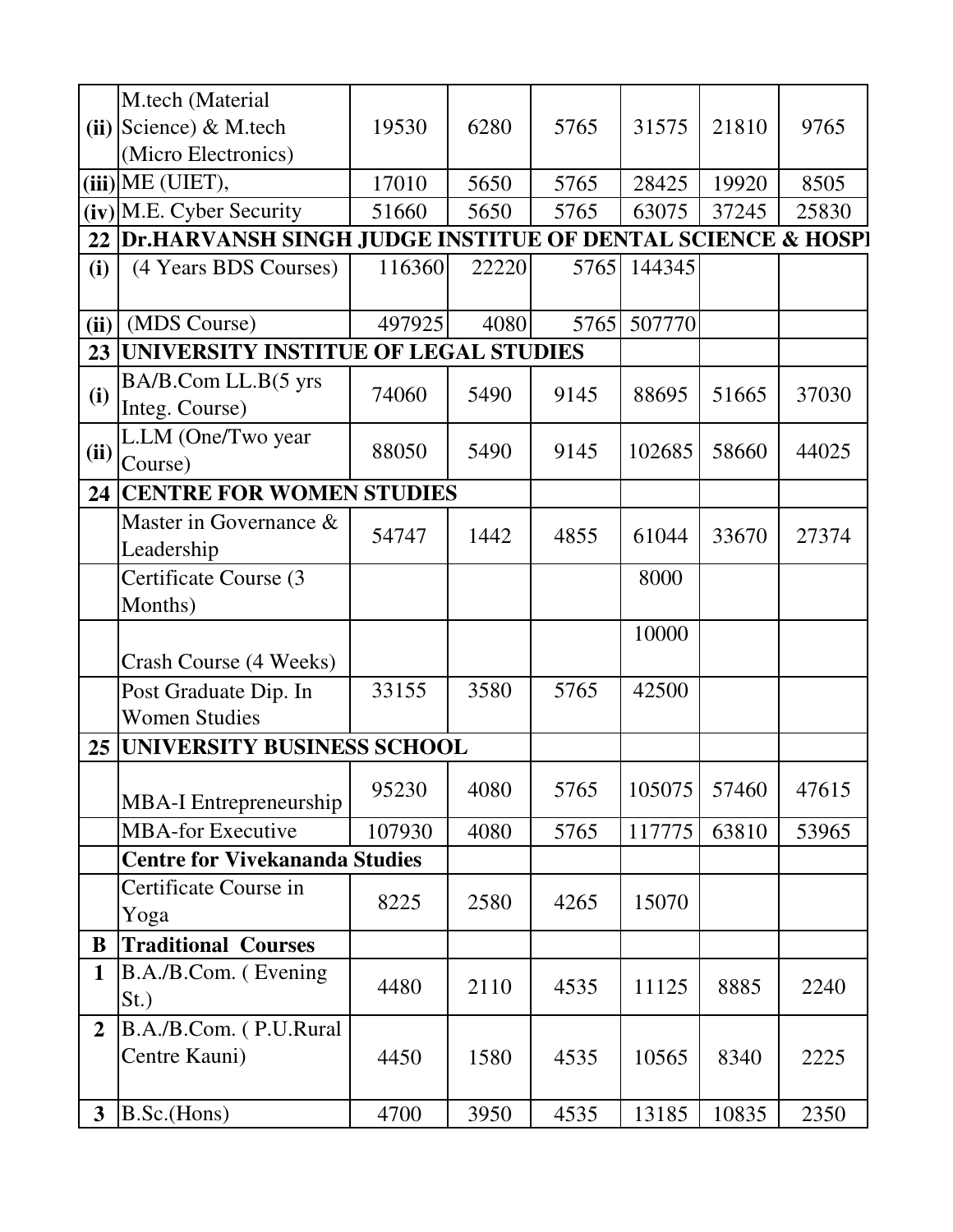| $\overline{\mathbf{4}}$ | B.Sc.(H.S.) in Math                                                          | 4630  | 2630  | 4555 | 11815 | 9500  | 2315 |
|-------------------------|------------------------------------------------------------------------------|-------|-------|------|-------|-------|------|
| 5 <sup>5</sup>          | $B.Sc.(H.S.)$ Maths $&$<br>Computing                                         | 5470  | 19310 | 4555 | 29335 | 26600 | 2735 |
| 6                       | $B.Sc.(H.S.)$ (Bio-Tech)                                                     | 5090  | 11870 | 4555 | 21515 | 18970 | 2545 |
| $\overline{7}$          | B.Sc. (H.S.) in Computer<br>Science                                          | 5580  | 21630 | 4555 | 31765 | 28975 | 2790 |
| 8                       | B.A.(Hons) in<br>Economics                                                   | 10560 | 3320  | 4145 | 18025 | 12745 | 5280 |
| $\boldsymbol{9}$        | B.A.(Hons) in Social<br>Science)-PUISSER                                     | 10560 | 3320  | 4145 | 18025 | 12745 | 5280 |
| 10                      | <b>B.PED</b>                                                                 | 4760  | 1850  | 5355 | 11965 | 9585  | 2380 |
| 11                      | M.A.(All Evening<br>Studies)                                                 | 4710  | 1580  | 4735 | 11025 | 8670  | 2355 |
| 12                      | M.A.(All subjects except<br>Psychology)                                      | 4680  | 1580  | 4145 | 10405 | 8065  | 2340 |
|                         | 13 M.A (Comparative study<br>of Religions) Guru<br><b>Nanak Sikh Studies</b> | 13510 | 1580  | 4145 | 19235 | 12480 | 6755 |
| 14                      | <b>Deptt of Sanskrit</b>                                                     |       |       |      |       |       |      |
| $\mathbf{i}$            | M.A. (Sanskrit)                                                              |       | 1580  | 4145 | 5725  |       |      |
| ii                      | M.A., Prak Shashtri and<br><b>Acharya Courses</b><br>(VVBIS HSP)             |       | 1580  | 4145 | 5725  |       |      |
|                         | <b>iii</b> Diploma Course in Vedic<br>Astrology                              | 6345  | 1580  | 4145 | 12070 |       |      |
| iv                      | Higher Diploma in Vedic<br>Astrology                                         | 6345  | 1580  | 4145 | 12070 |       |      |
| $\mathbf{V}$            | Research Programme in<br><b>Vedic Astrology</b>                              | 6345  | 1580  | 4145 | 12070 |       |      |
| vi                      | Specialized Diploma in<br><b>Vedic Astrology</b>                             | 6345  | 1580  | 4145 | 12070 |       |      |
|                         | vii Certificate course in<br>Upanishads and Gita                             | 4000  | 1690  | 4075 | 9765  | 6565  | 3200 |
|                         | viii Dayanand Chair & Vedic<br><b>Studies</b>                                |       | 1580  | 3800 | 5380  |       |      |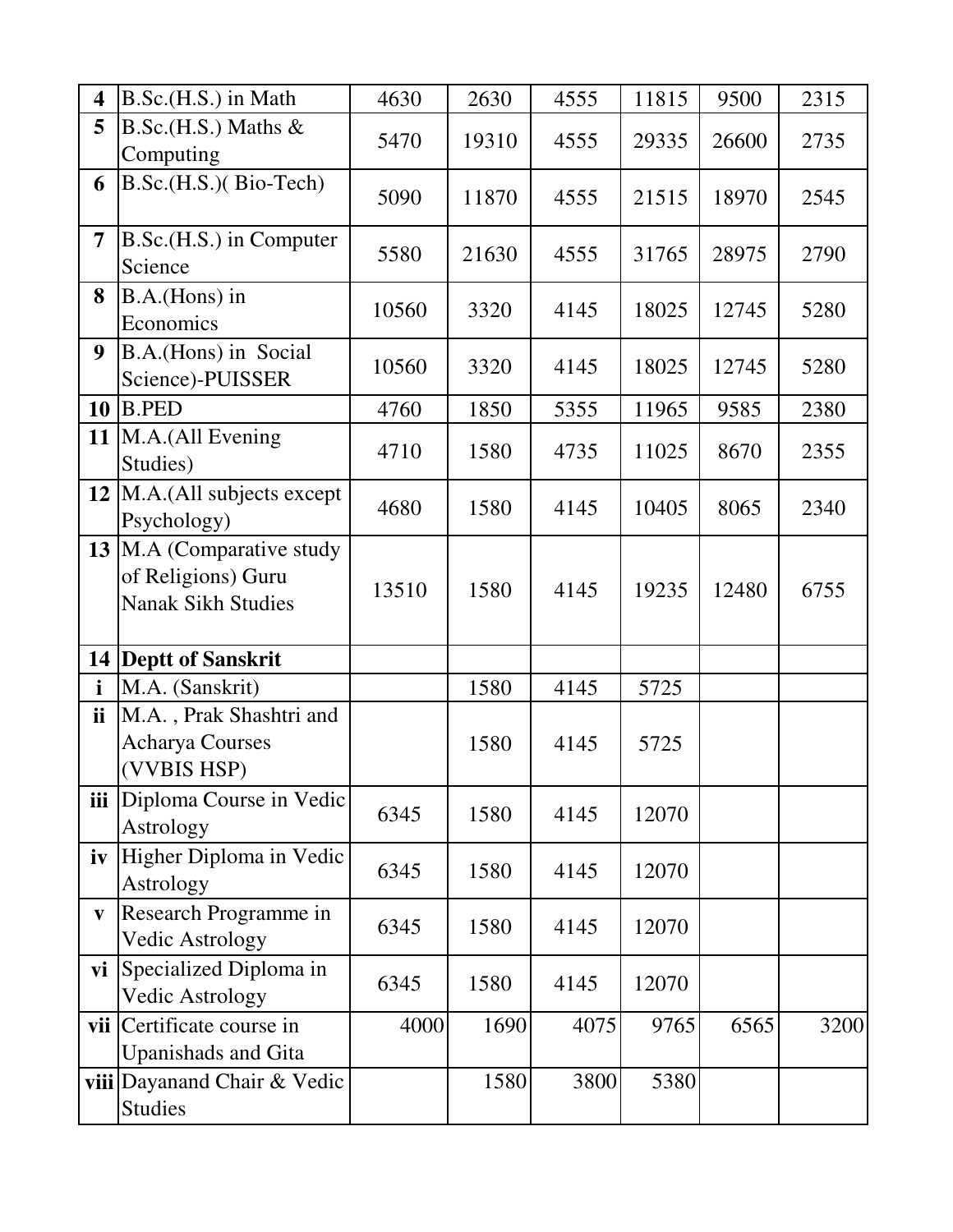| ix | Certifcate course in                                  |       |       |      | 10000 |       |       |
|----|-------------------------------------------------------|-------|-------|------|-------|-------|-------|
|    | Manuscriptology and                                   |       |       |      |       |       |       |
|    | Palaeography                                          |       |       |      |       |       |       |
|    | (VVBIS&IS Hsp) 6                                      |       |       |      |       |       |       |
|    | months course                                         |       |       |      |       |       |       |
|    | Interdisciplinary centre for swami Vivekanada stuides |       |       |      |       |       |       |
|    | Certificate course in                                 | 2620  | 1580  | 3800 | 8000  |       |       |
|    | Vivekanada (one year)                                 |       |       |      |       |       |       |
|    | Certificate course in                                 |       |       |      | 15000 |       |       |
|    | yoga and meditation (6                                |       |       |      |       |       |       |
|    | month course)                                         |       |       |      |       |       |       |
|    | Certificate course in                                 |       |       |      | 6000  |       |       |
|    | <b>Ancient Indian Wisdom</b>                          |       |       |      |       |       |       |
|    | (6 month course)                                      |       |       |      |       |       |       |
|    |                                                       |       |       |      |       |       |       |
|    | Certificate course                                    |       |       |      | 6000  |       |       |
|    | <b>Elementary Sanskrit and</b>                        |       |       |      |       |       |       |
|    | the Bhagyavadgita (6                                  |       |       |      |       |       |       |
|    | month course)                                         |       |       |      |       |       |       |
| 15 | MA(Psychology)                                        | 4710  | 2110  | 4145 | 10965 | 8610  | 2355  |
|    | 16 $M.A,(H.S)$                                        | 15660 | 2790  | 4145 | 22595 | 14765 | 7830  |
|    | Economics/ISSER                                       |       |       |      |       |       |       |
| 17 | $M.Sc$ . (Hons)                                       | 4780  | 3170  | 4555 | 12505 | 10115 | 2390  |
|    | 18 M.Sc. Env.Science                                  | 19710 | 8870  | 4485 | 33065 | 23210 | 9855  |
|    | 19 M.Sc. Industry                                     | 19710 | 8870  | 4485 | 33065 | 23210 | 9855  |
|    | Chemistry                                             |       |       |      |       |       |       |
| 20 | M.Sc. (Human                                          | 28430 | 12280 | 4555 | 45265 | 31050 | 14215 |
|    | Genomics)                                             |       |       |      |       |       |       |
| 21 | M.Sc. Maths/ Stats                                    | 4730  | 2110  | 4555 | 11395 | 9030  | 2365  |
| 22 | M.Com (Hons.) UBS                                     | 41090 | 3830  | 5355 | 50275 | 29730 | 20545 |
|    | $23$ M.Com                                            | 5560  | 1580  | 4145 | 11285 | 8505  | 2780  |
| 24 | M.Ed (Gen)                                            | 5650  | 2110  | 5355 | 13115 | 10290 | 2825  |
|    | 25   M.Ed (Evening)                                   | 6280  | 2110  | 5355 | 13745 | 10605 | 3140  |
|    | <b>26 M.PED</b>                                       | 5650  | 2110  | 5355 | 13115 | 10290 | 2825  |
|    | 27 M.Phil (Physical                                   | 5030  | 1580  | 5285 | 11895 | 9380  | 2515  |
|    | Education)                                            |       |       |      |       |       |       |
|    | $28$  M.Phil (Arts)                                   | 5030  | 1580  | 5285 | 11895 | 9380  | 2515  |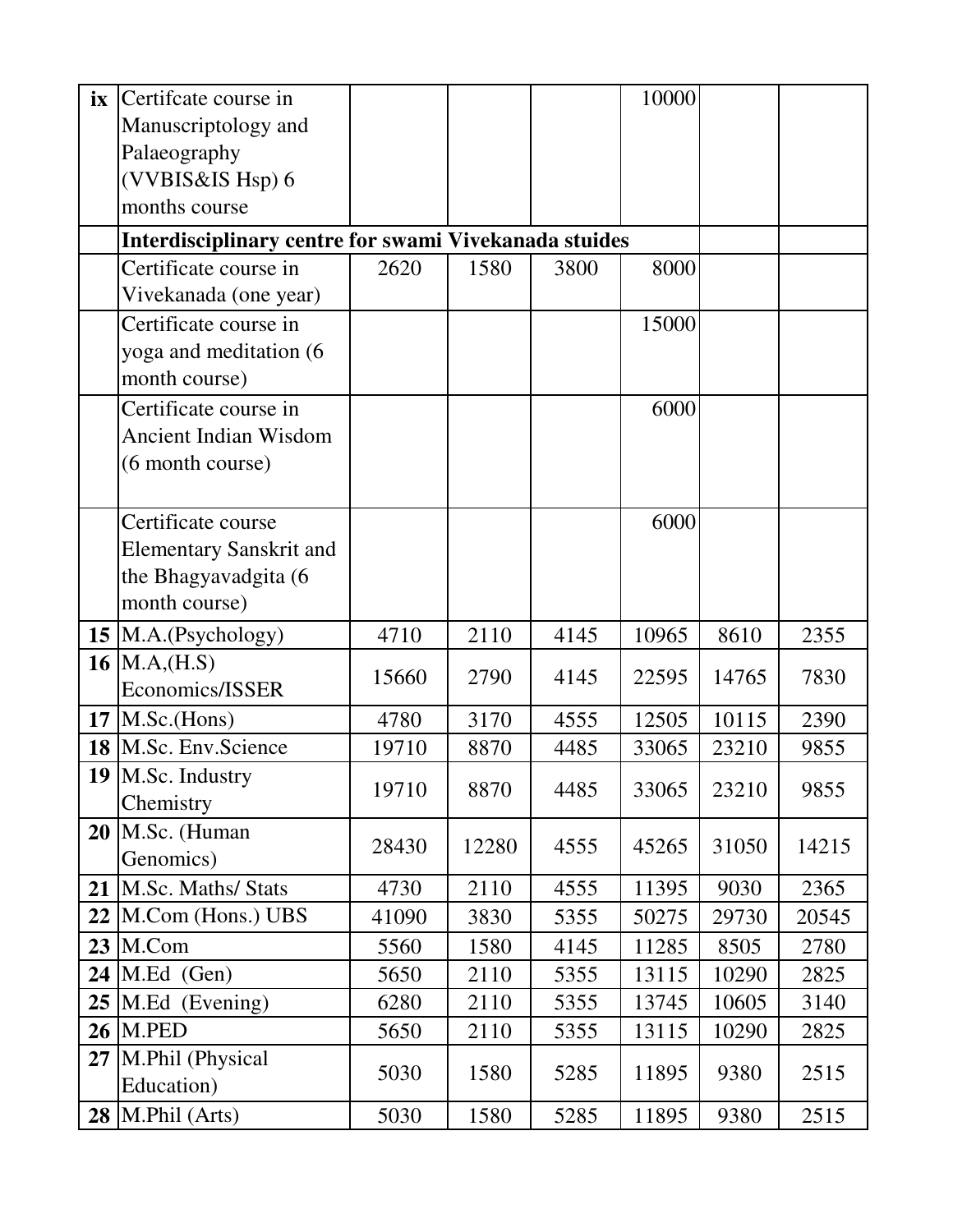| 29 | M.Phil (Science $&$<br>Psychology)                                              | 5030  | 2110  | 4555 | 11695 | 9180  | 2515 |
|----|---------------------------------------------------------------------------------|-------|-------|------|-------|-------|------|
|    | 30 Certificate Diploma/<br><b>Advance Diploma</b><br>Courses                    | 4190  | 1580  | 3800 | 9570  |       |      |
|    | Diploma in Translation (E)                                                      | 4190  | 1580  | 5415 | 11185 |       |      |
|    | 31 P.G Diploma in<br>Translation English to<br>Hindi/Punjabi                    | 4190  | 1580  | 5415 | 11185 |       |      |
| 32 | Diploma in Pre-School<br>Education                                              | 14520 | 1580  | 5415 | 21515 |       |      |
| 33 | Diploma in Forensic<br>Science & Criminology<br>(Anthropology)                  | 5630  | 2110  | 4555 | 12295 |       |      |
| 34 | P.G. Dip. In Buddhist<br><b>Studies</b>                                         | 5020  | 1580  | 3415 | 10015 |       |      |
| 35 | P.G Diploma in<br>Cognitive Science and<br><b>Human Factors</b><br>(Philosophy) | 18005 | 1580  | 5415 | 25000 |       |      |
|    | <b>36 Hobby Classes in Music</b>                                                | 5630  |       |      | 5630  |       |      |
| 37 | LL.B (3 Years Course)                                                           | 6370  | 1580  | 5105 | 13055 | 9870  | 3185 |
|    | <b>38</b> B.E. (Chemical/Food<br>Tech.)                                         | 10900 | 5800  | 5355 | 22055 | 16605 | 5450 |
| 39 | B.Pharmacy                                                                      | 7630  | 3560  | 5355 | 16545 | 12730 | 3815 |
|    | $40$ M.Sc. (Bio-Tech)                                                           | 16050 | 21120 | 5355 | 42525 | 34500 | 8025 |
| 41 | M.Tech.Inst.(UCIM),<br>M.Tech<br>Polymer&ME(Chemical)<br>ME (Chemical with      | 19720 | 5280  | 5355 | 30355 | 20495 | 9860 |
| 42 | M.Pharmacy                                                                      | 19720 | 5280  | 5355 | 30355 | 20495 | 9860 |
|    | 43 MBA, MBA (IB) $\&$<br>M.BA (HR)                                              | 12820 | 1580  | 5355 | 19755 | 13345 | 6410 |
|    | 44   MCA (Morning)                                                              | 19910 | 8980  | 5355 | 34245 | 24290 | 9955 |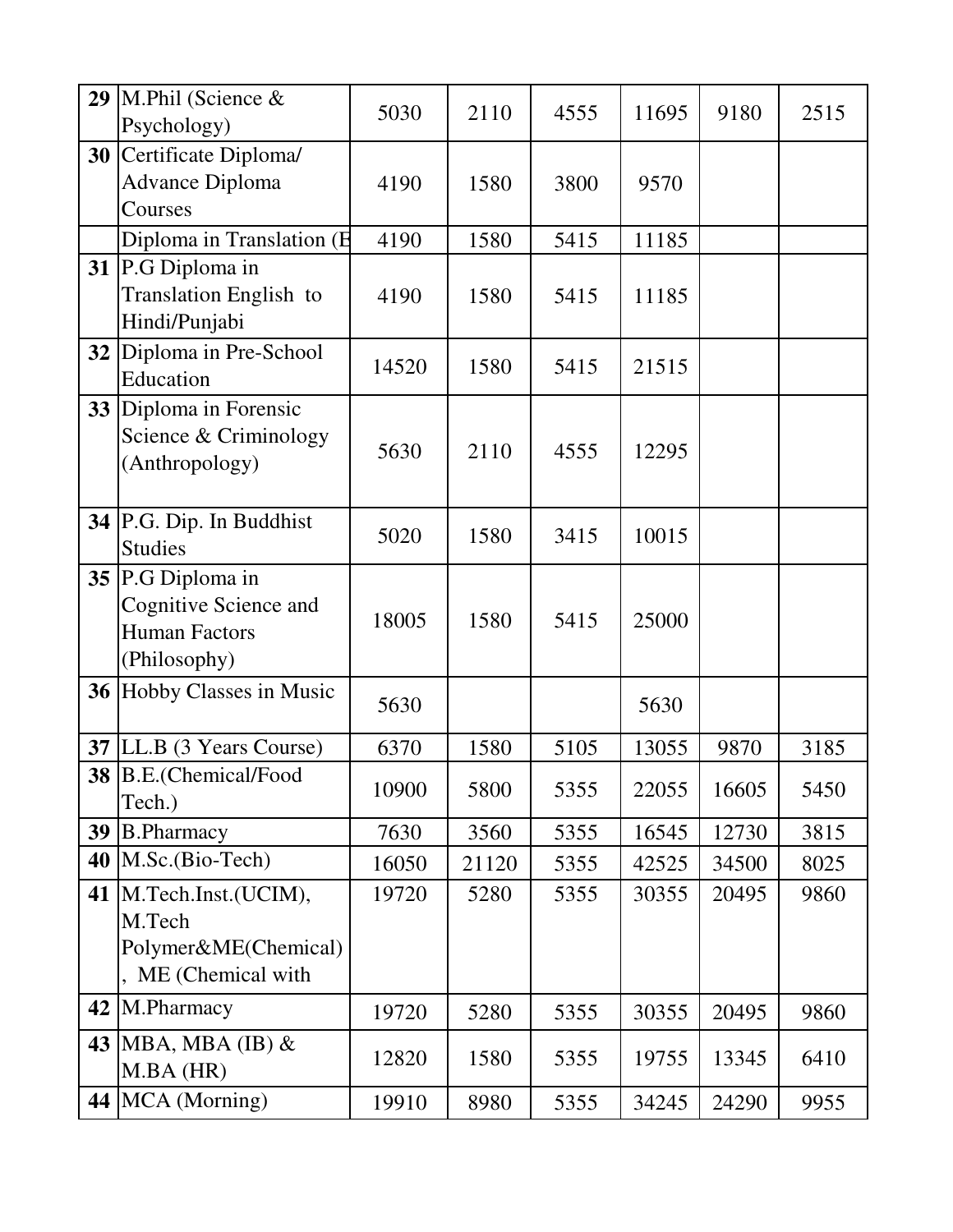| $45$ B.Lib/M.Lib                                | 8570  | 2900 | 5355 | 16825 | 12540 | 4285 |
|-------------------------------------------------|-------|------|------|-------|-------|------|
| 46   MA (Journalism $\&$ Mass<br>Communication) | 8690  | 5280 | 5355 | 19325 | 14980 | 4345 |
| 47 LLM One Year Course                          | 18290 | 3510 | 6795 | 28595 | 19450 | 9145 |

**The Deaprtmental / Students Societies funds shall be charged sepreatly by the concencred deaprtments accordingly to the decesion of respective Department Committies.**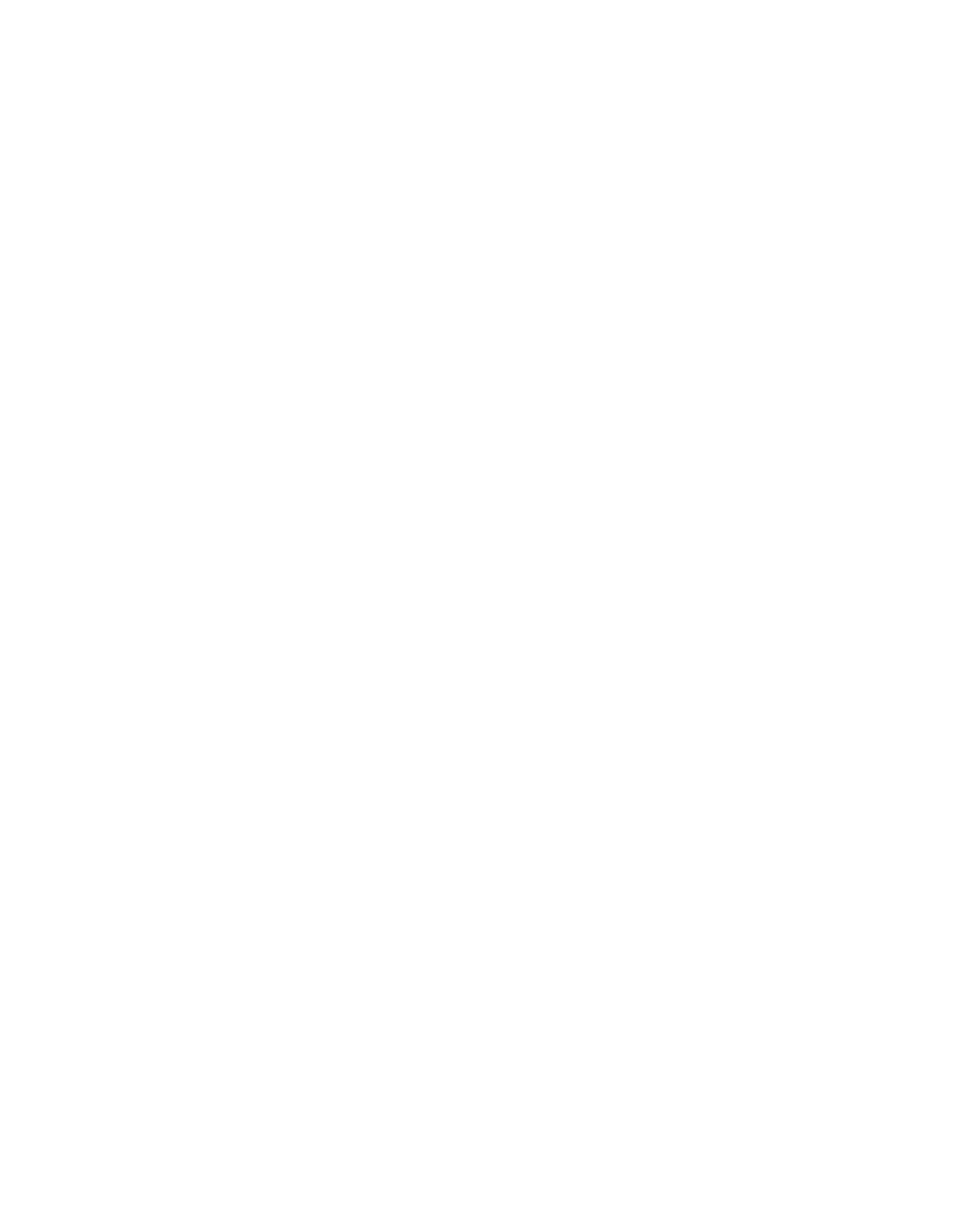**TAL**